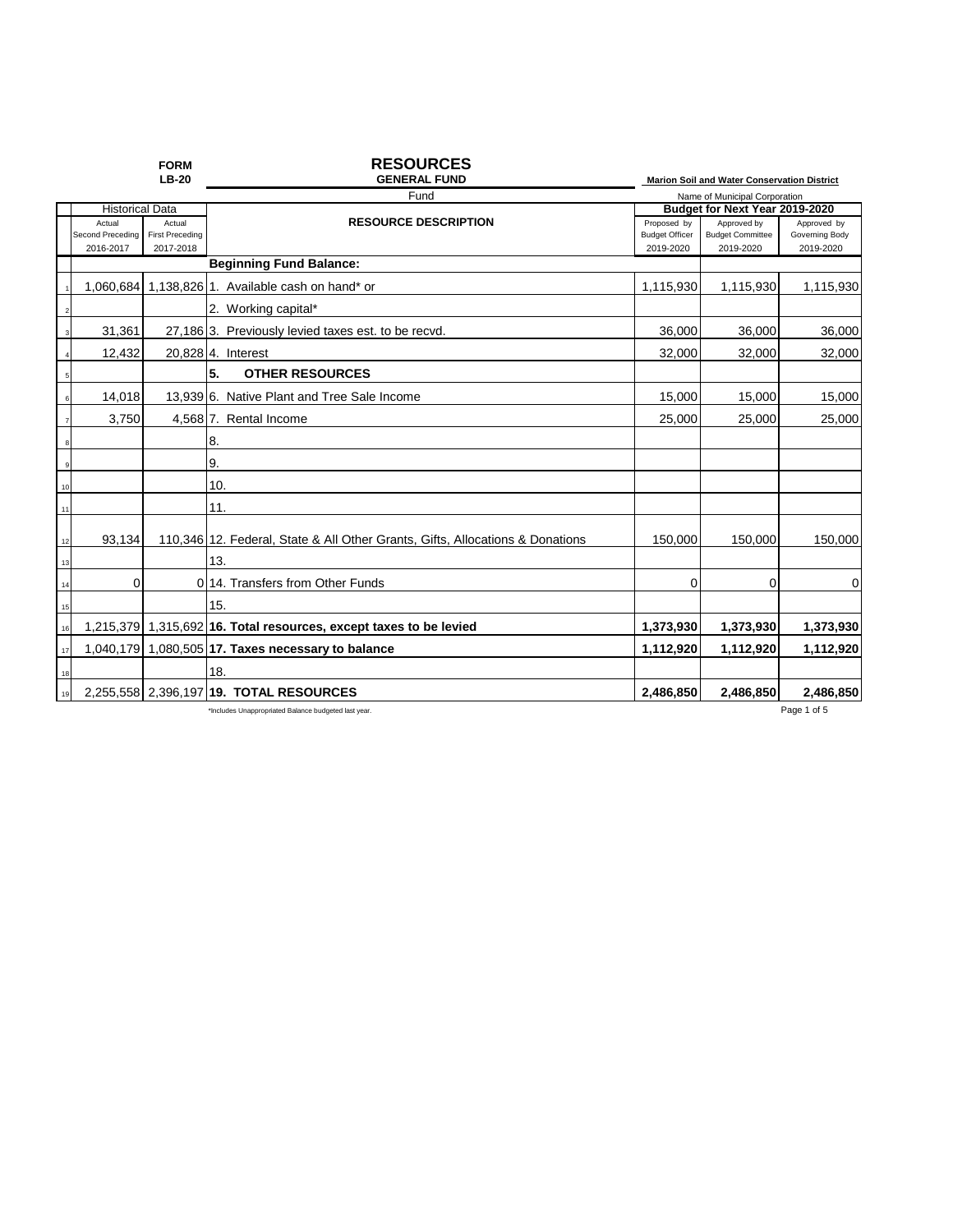| <b>FORM</b>  | <b>DETAILED EXPENDITURES</b> |
|--------------|------------------------------|
| <b>LB 31</b> | <b>GENERAL FUND</b>          |

|            |                                            | LB 31                  | <b>GENERAL FUND</b>                                                                                                 |                                                                 | Marion Soil and Water Conservation District |                |  |
|------------|--------------------------------------------|------------------------|---------------------------------------------------------------------------------------------------------------------|-----------------------------------------------------------------|---------------------------------------------|----------------|--|
|            | Name of Fund                               |                        |                                                                                                                     | Name of Municipal Corporation<br>Budget for Next Year 2019-2020 |                                             |                |  |
|            | <b>Historical Data</b><br>Actual<br>Actual |                        | <b>EXPENDITURE DESCRIPTION</b>                                                                                      | Proposed by                                                     | Approved by                                 | Approved by    |  |
|            | Second Preceding                           | <b>First Preceding</b> |                                                                                                                     | <b>Budget Officer</b>                                           | <b>Budget Committee</b>                     | Governing Body |  |
|            | 2016-2017                                  | 2017-2018              |                                                                                                                     | 2019-2020                                                       | 2019-2020                                   | 2019-2020      |  |
|            |                                            |                        | Full Time Equivalent Employees (FTE)                                                                                | 9.25                                                            | 9.25                                        | 9.25           |  |
|            |                                            |                        | <b>1. PERSONNEL SERVICES</b>                                                                                        |                                                                 |                                             |                |  |
|            | 430,529                                    |                        | 402,755 2. Wages                                                                                                    | 570,000                                                         | 570,000                                     | 570,000        |  |
|            | 38,513                                     |                        | 34,104 3. Social Security/Unemployment/Workers Comp.                                                                | 53,625                                                          | 53,625                                      | 53,625         |  |
|            | 2,222                                      |                        | 0 <sup>1</sup> 4. Compensated Absences (Vacation/Comp. Time)                                                        | 35,000                                                          | 35,000                                      | 35,000         |  |
|            | 75,730                                     |                        | 5. Health, Dental, Other Types of Insurance Coverages (i.e.Short or Long-<br>78,180 term Disability, Accident etc.) | 125,000                                                         | 125,000                                     | 125,000        |  |
| 6          | 26,194                                     |                        | 25,737 6. Retirement                                                                                                | 42,000                                                          | 42,000                                      | 42,000         |  |
|            | 1,953                                      |                        | 2,087 7. Life Insurance                                                                                             | 3,500                                                           | 3,500                                       | 3,500          |  |
|            | 3,750                                      |                        | 500 8. Personnel Awards                                                                                             | 5,000                                                           | 5,000                                       | 5,000          |  |
|            | 8,000                                      |                        | 532 9. 125 Cafeteria Plan Expenses/Additional Insurances/Coverages                                                  | 12,000                                                          | 12,000                                      | 12,000         |  |
| 10         | 586,892                                    |                        | 543,894 10. TOTAL PERSONNEL SERVICES                                                                                | 846,125                                                         | 846,125                                     | 846,125        |  |
| 11         |                                            |                        | <b>11. MATERIALS AND SERVICES</b>                                                                                   |                                                                 |                                             |                |  |
| 12         | 8,394                                      |                        | 14,505 12. Professional Services                                                                                    | 40,000                                                          | 40,000                                      | 40,000         |  |
| 13         | 66,599                                     |                        | 57,152 13. Contracted Services                                                                                      | 125,000                                                         | 125,000                                     | 125,000        |  |
| 14         | 7,373                                      |                        | 6,517 14. Annual Meeting & Report                                                                                   | 7,000                                                           | 7,000                                       | 7,000          |  |
| 15         | 6,825                                      |                        | 4,222 15. Staff and Director Travel and Training                                                                    | 9,000                                                           | 9,000                                       | 9,000          |  |
| 16         | 11,292                                     |                        | 10,086 16. Organizational Dues and Subscriptions                                                                    | 13,000                                                          | 13,000                                      | 13,000         |  |
| 17         | 179,336                                    |                        | 185,336 17. Office Rent/Maintenance & Office Leasing Realtor Commissions                                            | 197,336                                                         | 197,336                                     | 197,336        |  |
| 18         | 3,122                                      |                        | 3,443 18. Telephone and Cell Phones and Security System                                                             | 4,500                                                           | 4,500                                       | 4,500          |  |
| 19         | 16,142                                     |                        | 16,690 19. Insurance & Fidelity Bond                                                                                | 20,000                                                          | 20,000                                      | 20,000         |  |
| 20         | 14,814                                     |                        | 12,410 20. Computer System Monthly Maintenance                                                                      | 15,500                                                          | 15,500                                      | 15,500         |  |
| $21\,$     | 5,850                                      |                        | 5,850 21. Audit                                                                                                     | 3,500                                                           | 3,500                                       | 3,500          |  |
| 22         | 5,995                                      |                        | 5,970 22. Office Supplies and Janitorial Supplies                                                                   | 10,000                                                          | 10,000                                      | 10,000         |  |
| 23         | 3,711                                      |                        | 1,409 23. Postage                                                                                                   | 3,000                                                           | 3,000                                       | 3,000          |  |
| ${\bf 24}$ | 81                                         |                        | 0 24. Reference Books                                                                                               | 200                                                             | 200                                         | 200            |  |
| 25         | 1,073                                      |                        | 2,609 25. Large Job Printing/Copying                                                                                | 5,000                                                           | 5,000                                       | 5,000          |  |
| 26         | 1,458                                      |                        | 1,939 26. DSL Internet                                                                                              | 2,500                                                           | 2,500                                       | 2,500          |  |
| 27         | 2,617                                      |                        | 2,578 27. Equipment Rental/Lease                                                                                    | 3,500                                                           | 3,500                                       | 3,500          |  |
| 28         | 3,465                                      |                        | 2,611 28. Vehicle Maintenance Expense                                                                               | 4,000                                                           | 4,000                                       | 4,000          |  |
| 29         | 40                                         |                        | 290 29. Field Supplies                                                                                              | 900                                                             | 900                                         | 900            |  |
| $30\,$     | 338,187                                    |                        | 333,617 30. SUB-TOTAL OPERATIONS MATERIAL AND SERVICES                                                              | 463,936                                                         | 463,936                                     | 463,936        |  |

Page 2 of 5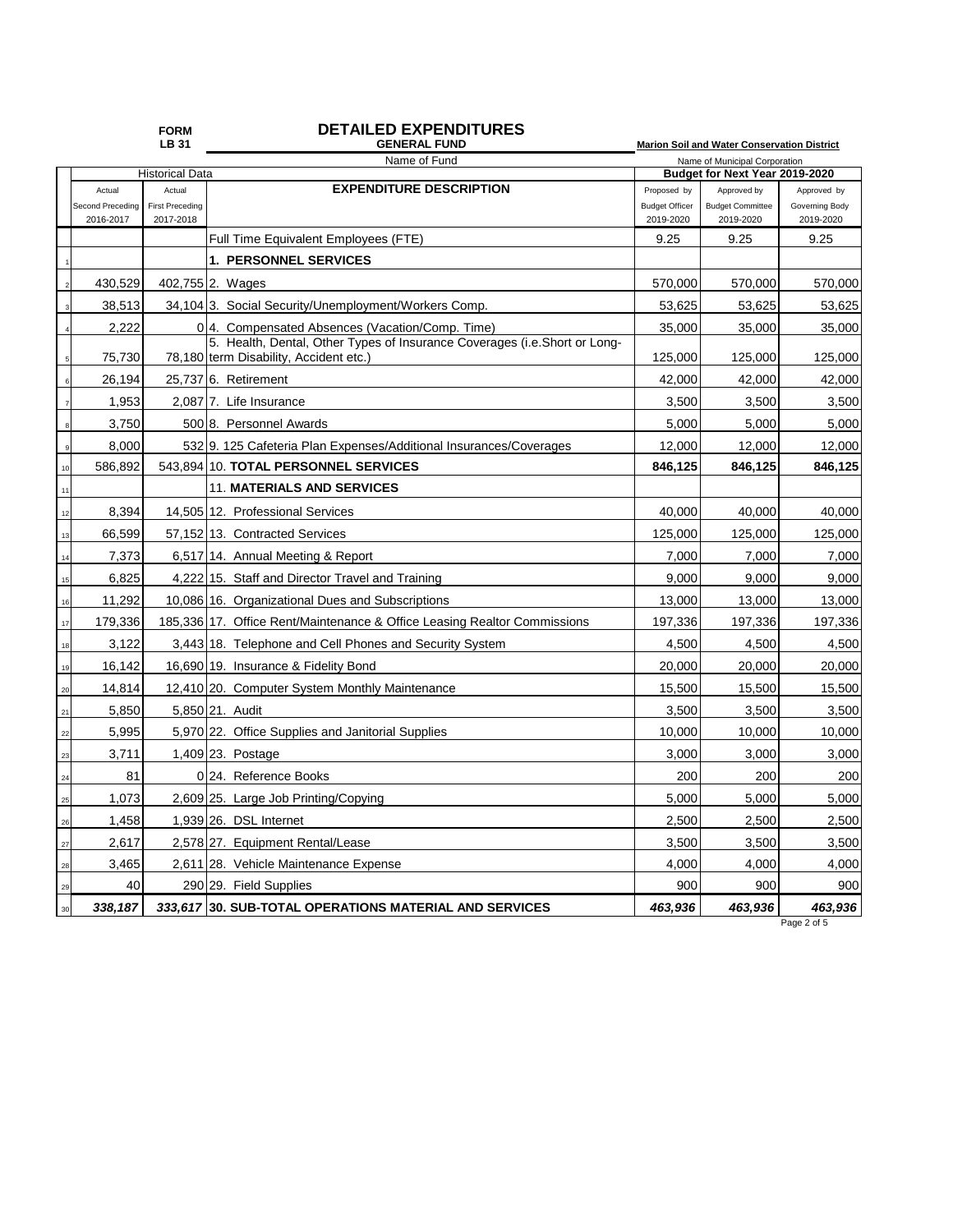## **FORM DETAILED EXPENDITURES**

|                        |                            | LB 31                  | <b>GENERAL FUND</b>                                                      |                                                                 | Marion Soil and Water Conservation District |                               |
|------------------------|----------------------------|------------------------|--------------------------------------------------------------------------|-----------------------------------------------------------------|---------------------------------------------|-------------------------------|
| <b>Historical Data</b> |                            |                        | Name of Fund                                                             | Name of Municipal Corporation<br>Budget for Next Year 2019-2020 |                                             |                               |
|                        |                            | Actual                 | <b>EXPENDITURE DESCRIPTION</b>                                           | Proposed by                                                     |                                             |                               |
|                        | Actual<br>Second Preceding | <b>First Preceding</b> |                                                                          | <b>Budget Officer</b>                                           | Approved by<br><b>Budget Committee</b>      | Approved by<br>Governing Body |
|                        | 2016-2017                  | 2017-2018              |                                                                          | 2019-2020                                                       | 2019-2020                                   | 2019-2020                     |
|                        |                            |                        | <b>Conservation Program Expenses</b>                                     |                                                                 |                                             |                               |
|                        | 38,500                     |                        | 011. Conservation Projects/Special Projects Grant Program                | 60,000                                                          | 60,000                                      | 60,000                        |
|                        | 12,887                     |                        | 15,864 2. Educational Projects/CLEAR Grant Program                       | 20,000                                                          | 20,000                                      | 20,000                        |
|                        | 2,563                      |                        | 6,100 3. Sponsorship/Support of Local Community Events                   | 15,000                                                          | 15,000                                      | 15,000                        |
|                        | 64,181                     |                        | 53,175 4. Cost Share Grant Program-Landowner Assistance Program          | 210,000                                                         | 210,000                                     | 210,000                       |
|                        | 9,000                      |                        | 9,479 5. Native Plant and Tree Sale Expenses                             | 11,500                                                          | 11,500                                      | 11,500                        |
|                        | 3,330                      |                        | 3,330 6. Student Scholarships (Profit from Plant Sale)                   | 3,500                                                           | 3,500                                       | 3,500                         |
|                        | 28,200                     |                        | 47,164 7. Grant Expenses-Materials & Services                            | 50,000                                                          | 50,000                                      | 50,000                        |
|                        | 9,301                      |                        | 2,650 8. Educational Expenses Supplies & Materials                       | 15,000                                                          | 15,000                                      | 15,000                        |
|                        | 13,206                     |                        | 6,992 9. Marketing/Public Relations/Community Outreach Expenses          | 30,000                                                          | 30,000                                      | 30,000                        |
|                        | 5,000                      |                        | 5,000 10. Invasive Species Program Expenses                              | 20,000                                                          | 20,000                                      | 20,000                        |
| 11                     | 0                          |                        | 0 11. Backyard Habitat Improvement Program Expenses                      | 10,000                                                          | 10,000                                      | 10,000                        |
| 12                     | 0                          |                        | 0 12. Stream Team Program Expenses                                       | 0                                                               | 0                                           |                               |
| 13                     | $\mathbf 0$                |                        | 30.349 13. Awarded Funds from Previous Year Landowner Assistance Program | 101,789                                                         | 101,789                                     | 101,789                       |
| 14                     | $\mathbf 0$                |                        | 0 14. Grant Match Funds for Watershed Councils/Other Entities            | 37,500                                                          | 37,500                                      | 37,500                        |
|                        | $\mathbf 0$                |                        | 0 15. Conservation Cover Crop Program                                    | 37,500                                                          | 37,500                                      | 37,500                        |
| 15                     | 186,167                    |                        | 180, 103 16. SUB-TOTAL CONSERVATION PROGRAMS MATERIALS/SERVICES          | 621,789                                                         | 621,789                                     | 621,789                       |
| 16                     | 524,354                    |                        | 513,720 17. TOTAL OPERATIONS & CONSERVATION MATERIALS & SERVICES         | 1,085,725                                                       | 1,085,725                                   | 1,085,725                     |
| 17                     |                            |                        | 18.                                                                      |                                                                 |                                             |                               |
| 18                     |                            |                        | <b>19. CAPITAL OUTLAY</b>                                                |                                                                 |                                             |                               |
| 19                     | 5,486                      |                        | 3,954 20. Office Equipment/Furniture/Computer-Hardware & Software        | 10,000                                                          | 10,000                                      | 10,000                        |
| 20                     |                            |                        | 21.                                                                      |                                                                 |                                             |                               |
| 21                     | 5,486                      |                        | 3,954 22. TOTAL CAPITAL OUTLAY                                           | 10,000                                                          | 10,000                                      | 10,000                        |
| 22                     |                            |                        | 23.                                                                      |                                                                 |                                             |                               |
| 23                     | 0                          |                        | 0 24. DEBT SERVICE FUND                                                  |                                                                 |                                             |                               |
| 24                     |                            |                        | 25.                                                                      |                                                                 |                                             |                               |
| 25                     | 0                          |                        | 0 26. CONTINGENCIES                                                      | 150,000                                                         | 195,000                                     | 195,000                       |
| z                      |                            |                        | 27.                                                                      |                                                                 |                                             |                               |
| 27                     | 0                          |                        | 0 28. TRANSFERS TO OTHER FUNDS                                           |                                                                 |                                             |                               |
| 28                     |                            |                        | 29.                                                                      |                                                                 |                                             |                               |
| 29                     | 0                          |                        | 40,000 30. Transfer to Unanticipated Projects & Catastrophic Loss Fund   | 45,000                                                          | 0                                           | 0                             |
| 30                     |                            |                        | 31.                                                                      |                                                                 |                                             |                               |
| 31                     |                            |                        | 32.                                                                      |                                                                 |                                             |                               |
| 32                     |                            |                        | 33.                                                                      |                                                                 |                                             |                               |
| 33                     |                            |                        | 34.                                                                      |                                                                 |                                             |                               |
| 34                     |                            |                        | 40,000 35. TOTAL TRANSFERS & CONTINGENCIES                               | 195,000                                                         | 195,000                                     | 195,000                       |
| 35                     |                            |                        | 1,116,732 1,101,568 36. Total Expenditures                               | 2,136,850                                                       | 2,136,850                                   | 2,136,850                     |
| 36                     | $\Omega$                   |                        | 037. Unappropriated Ending Fund Balance                                  | 350,000                                                         | 350,000                                     | 350,000                       |
| 37                     |                            |                        | 1,116,732 1,101,568 38. TOTAL REQUIREMENTS                               | 2,486,850                                                       | 2,486,850                                   | 2,486,850                     |

Page 3 of 5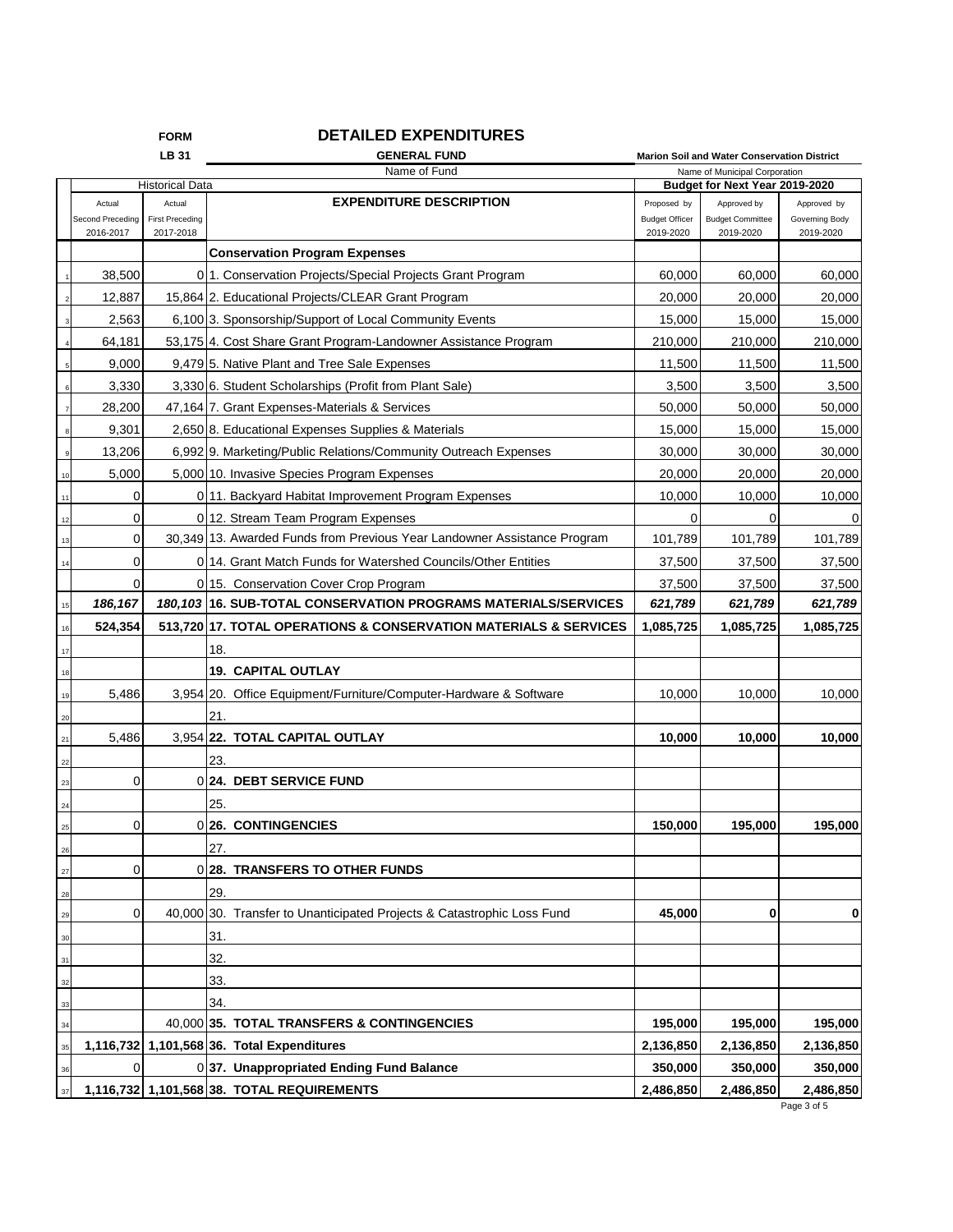## **FORM LB-11RESERVE FUND**

This fund is authorized and established by resolution / ordinance  $\blacksquare$  Year this reserve fund will be reviewed to be continued or abolished.

## Number 030712B on March 7, 2<sup>0</sup> **RESOURCE AND REQUIREMENTS** Date can not be more that 10 years after establishment.

for the following specified purposes: **Review Year 2019 UNANTICIPATED PROJECTS, CATASTROPHIC LOSS RE AND HOUSING FOR OFFICE** 

**Unanticipated Projects and Catas SPACE/OFFICE BUILDING RESERVE FUND Marion Soli and Water Conservation District** 

Name of Fund Name of Municipal Corporation Actual Actual **Actual Actual Actual Actual Actual Actual Actual Approved by Approved by Approved by Approved by** Second Preceding First Preceding **First Preceding Coverning Body** RESOURCE AND REQUIREMENTS Budget Officer Budget Committee Governing Body 2016-2017 2017-2018 **RESOURCES** 2019-2020 2019-2020 2019-2020 **Beginning Fund Balance:** 886,932 899,364 1. Cash on hand\* or 1,041,319 1,041,319 1,041,319 1,041,319 1,041,319 2. Working capital \* 3. Previously levied taxes estimated to be received 4. Earning from temporary investments <sup>5</sup> 0 40,000 5. Transferred from Genral Fund 45,000 0 0 6. Federal and Local Grants<br>20,828 7. Interest income 12,432 20,828 7. Interest income 32,000 32,000 32,000 32,000 32,000 32,000 32,000 32,000 32,000 32,000 32,000 32,000 32,000 32,000 32,000 32,000 32,000 32,000 32,000 32,000 32,000 32,000 32,000 32,000 32,000 32,000 32,000 8. Miscellaneous income 899,364 0 **9. Total resources, except taxes to be levied** 1,118,319 1,073,319 1,073,319 1,073,319  $0 \mid 10$ . Taxes necessary to balance 11. Taxes collected in year levied<br>899.364 960.192 12 TOTAL RESOURCES <sup>12</sup> 899,364 960,192 **12 TOTAL RESOURCES 1,118,319 1,073,319 1,073,319 REQUIREMENTS**  0 0 1. Unanticipated Projects 139,790 536,660 536,660 536,660 0 0 2. Catastrophic Loss 139,790 536,659 536,659 536,659 <sup>3</sup> 3. Housing for Office Space/Office Building 838,739 0 0  $4.4$  $\overline{\phantom{a}}$  5. 6 6.  $7$  7. 8 8. 9 9. 10 10.  $\frac{1}{11}$  11.  $12$  12. 13. <sup>14</sup> 14. <sup>15</sup> 0 0 **15 .TOTAL TRANSFER TO GENERAL FUND 0** 0 0 <sup>16</sup> 0 0 **16. RESERVED FOR FUTURE EXPENDITURES 0** 0 0 <sup>17</sup> 899,364 960,192 **17. TOTAL REQUIREMENTS 1,118,319 1,073,319 1,073,319 Budget for Next Year 2019-2020**

\*Includes Unappropriated Balance budgeted last year. Page 4 of 5